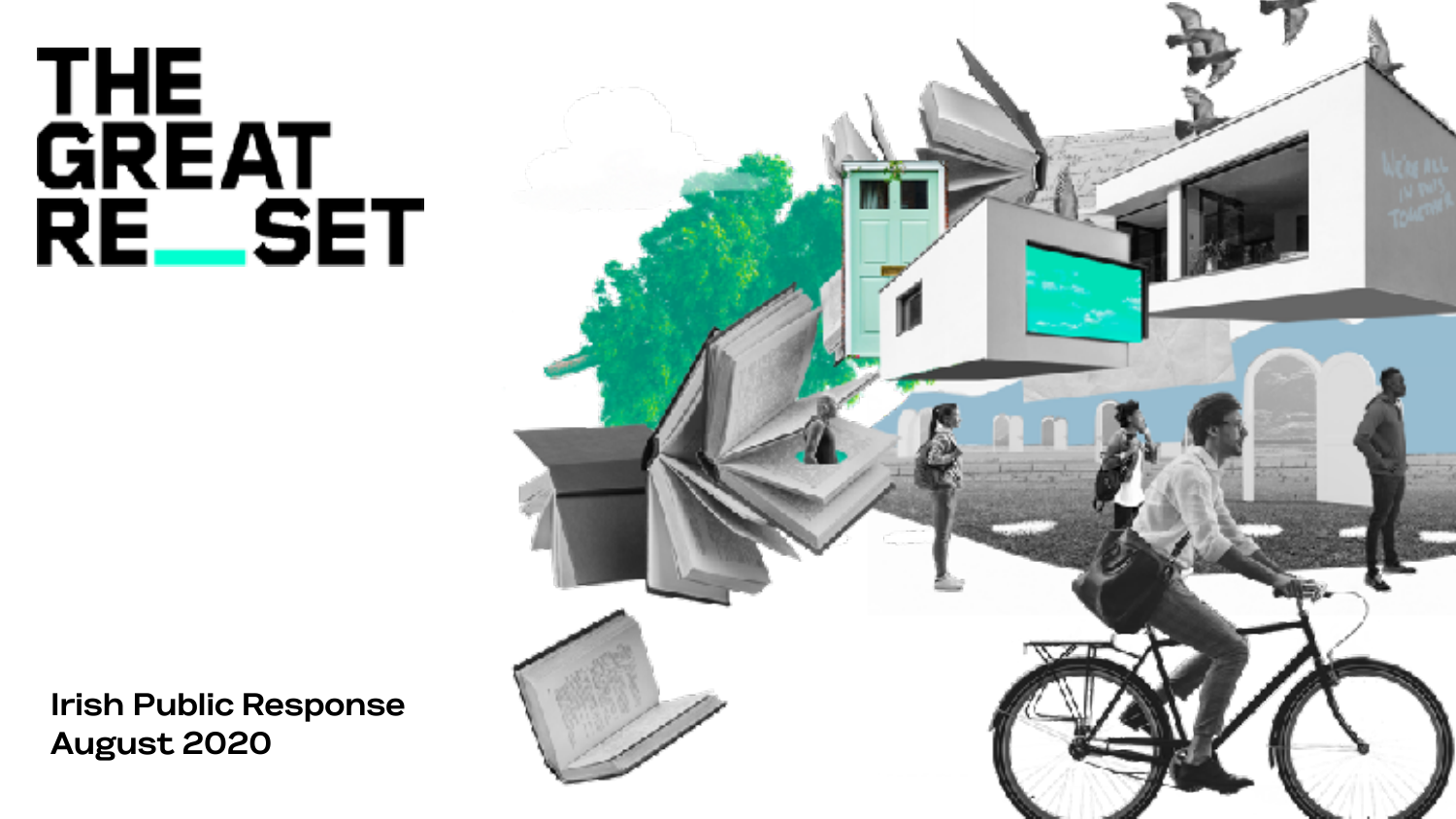### **Following Covid-19 lockdown, the advertising industry has a responsibility to ....**

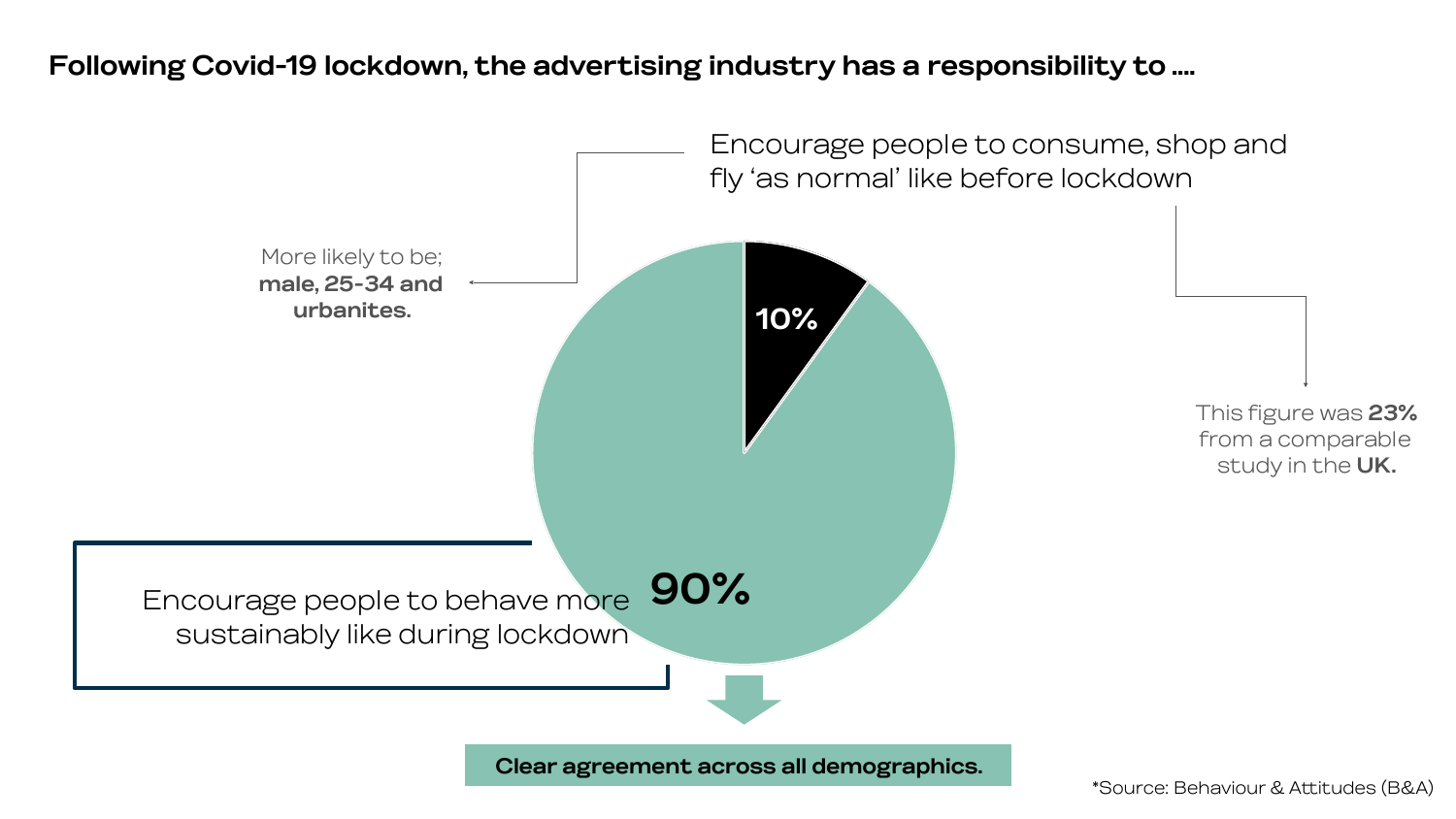### **Why are 90% on board?**

#### **Key reasons for this view being held are wide ranging:**

 $\mathbf{r}$ 

| The power/influence/reach of<br>advertising | 28% |
|---------------------------------------------|-----|
| Health/safety/mental Health/<br>wellbeing   | 21% |
| COVID                                       | 19% |
| Environmental aspects                       | 18% |



**They have a powerful platform**  *Female , 18-19* 

> **We're in the middle of an even more serious crisis than covid. The climate collapse.**  Female, 25-29

**People need reminding the virus has not gone away**  Male,40-44

\*Source: Behaviour & Atitudes (B&A)

n N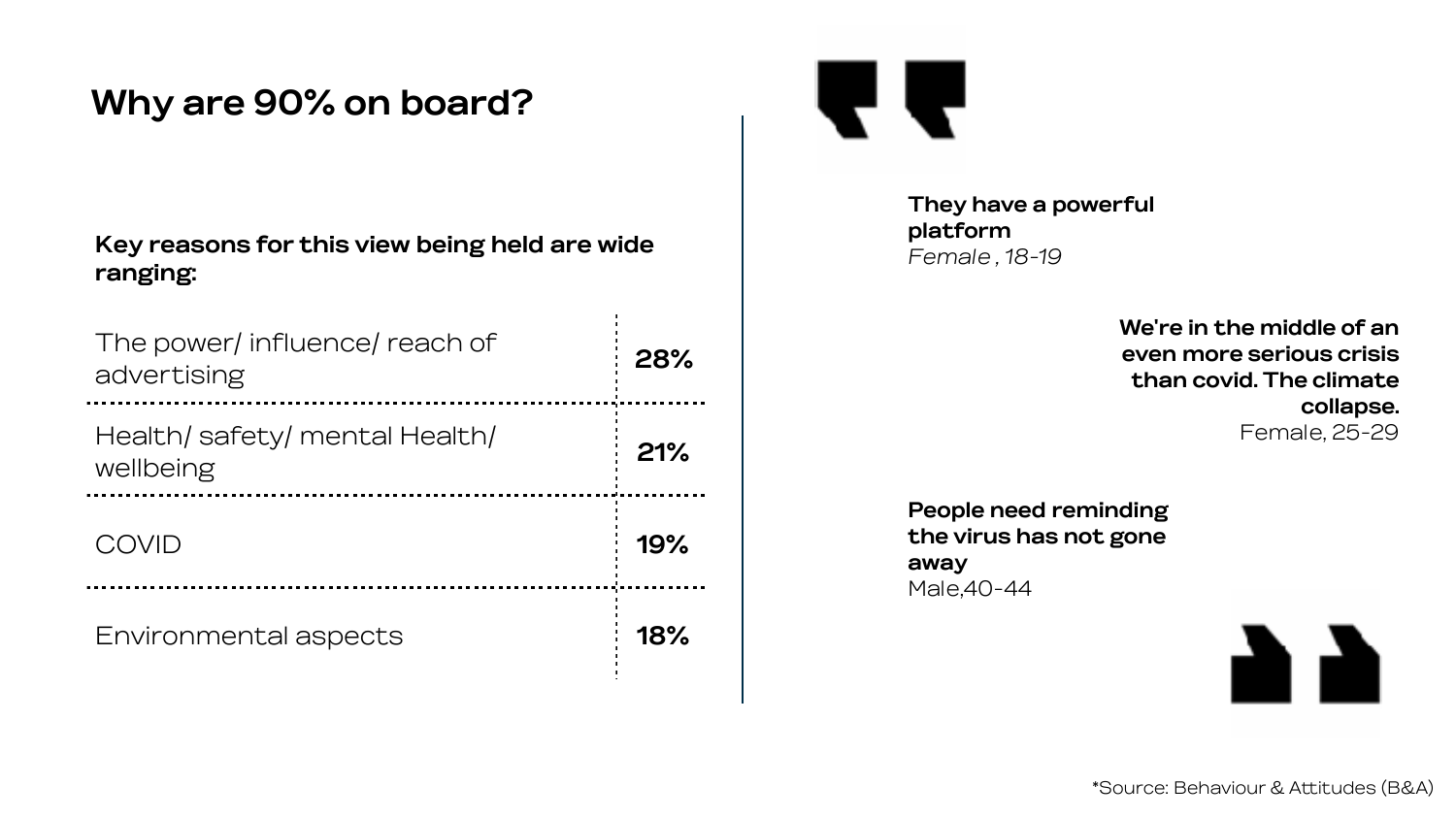### **Environment vs Economy**

As businesses navigate out of the Covid pandemic they need to do their part for the environment



Ireland's economic recovery is a much higher priority than caring for the environment

**10%**

**23%**

**24%**

**26%**

**42**

**33**



The Covid-19 pandemic has positioned business for a Great Reset that puts people and planets **82%**

Agree that businesses need to do their part for the environment

### **2 in 5**

However, a strong 2 in 5 **placing more importance in the economy** 

**59%**

Agree overall, great potential for a Great Reset - But not at the expense of economic stability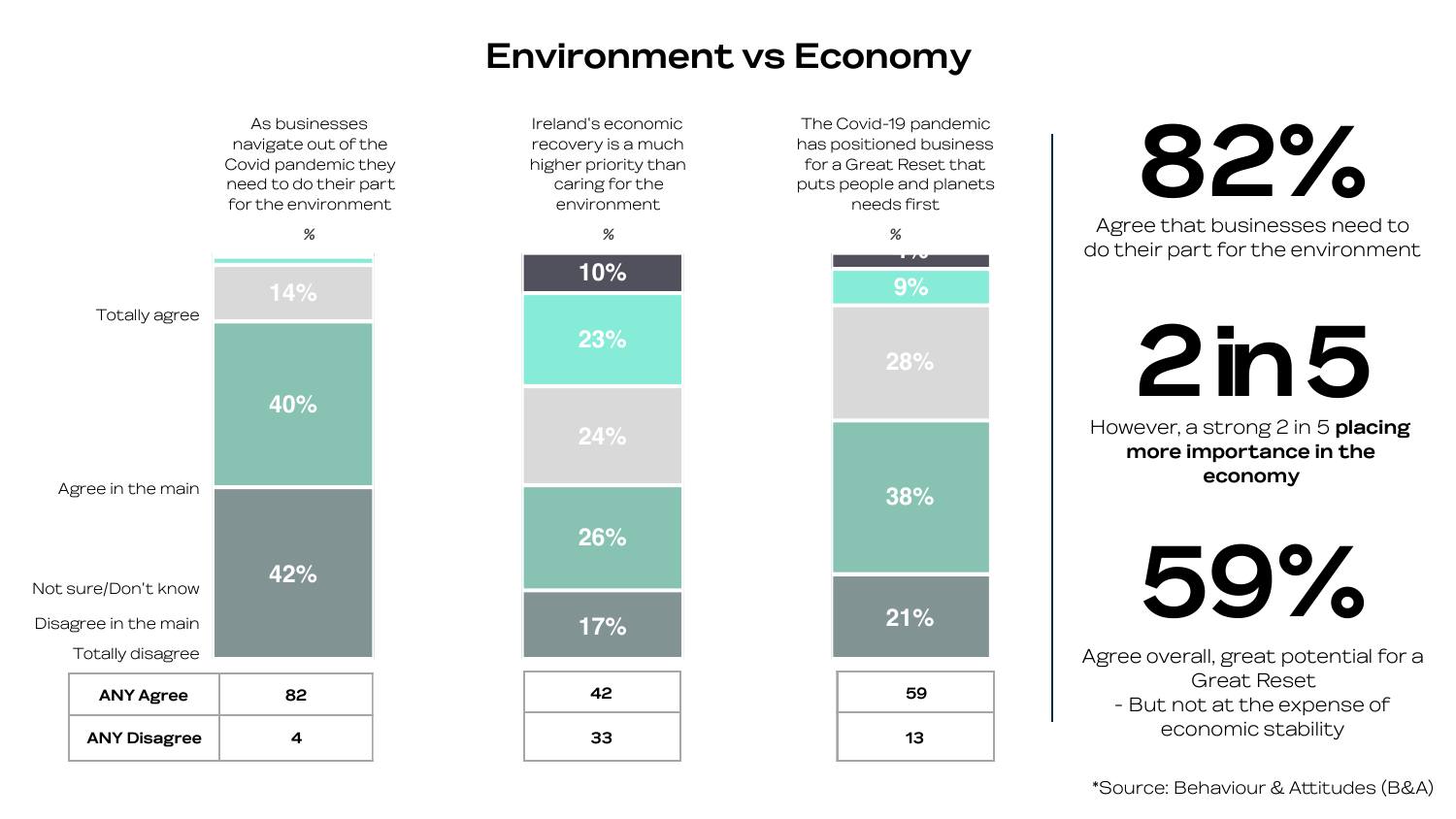## THE<br>GREAT **REESET**

**Irish Industry Response August 2020**

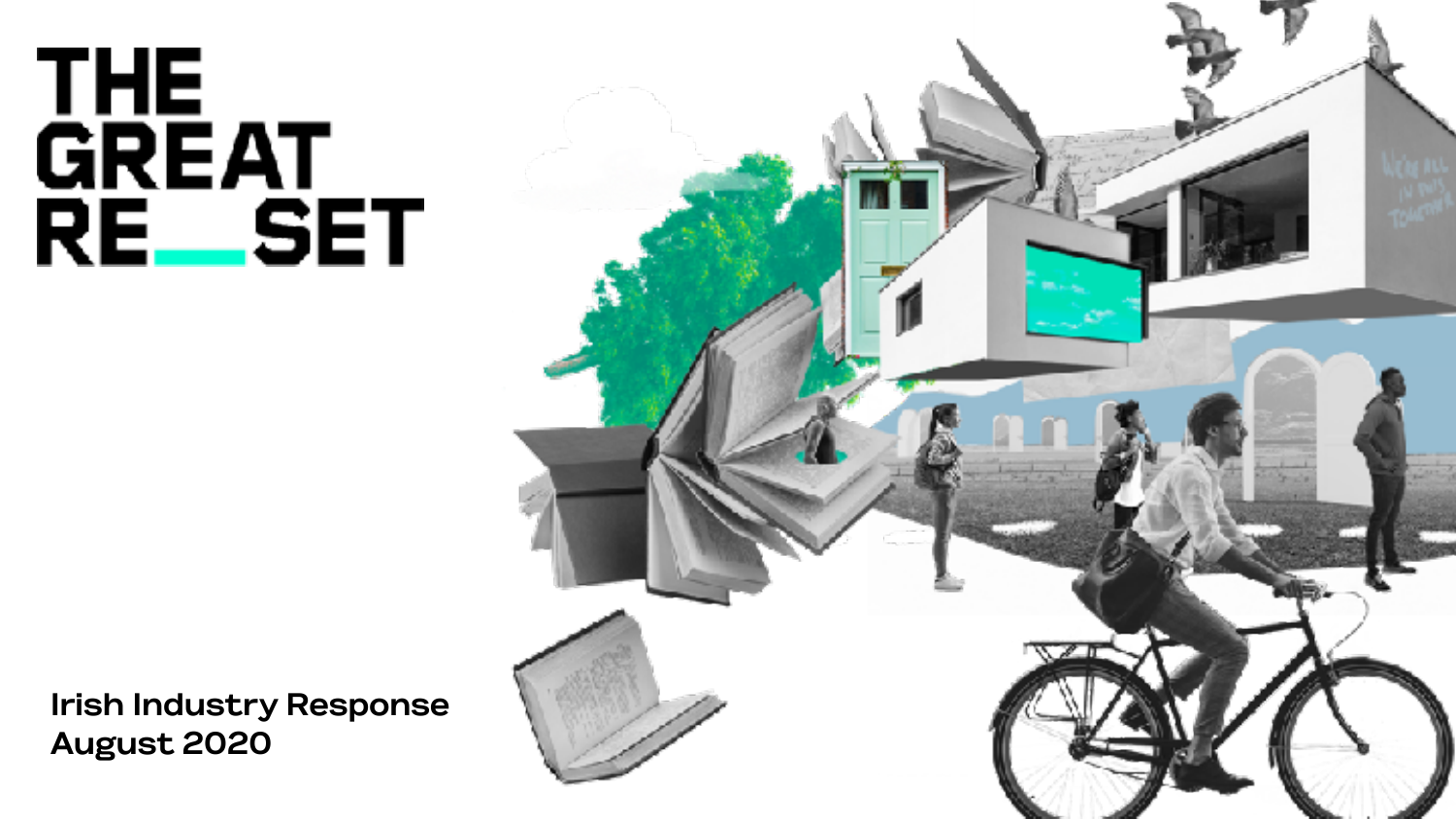### **Since Covid-19…**

# **70% 30%**

I have been feeling increasingly **motivated** to do my part in creating a better Ireland than before through my work.

I have been feeling increasingly **hopeless** that I can make an impact on Ireland's future through my work.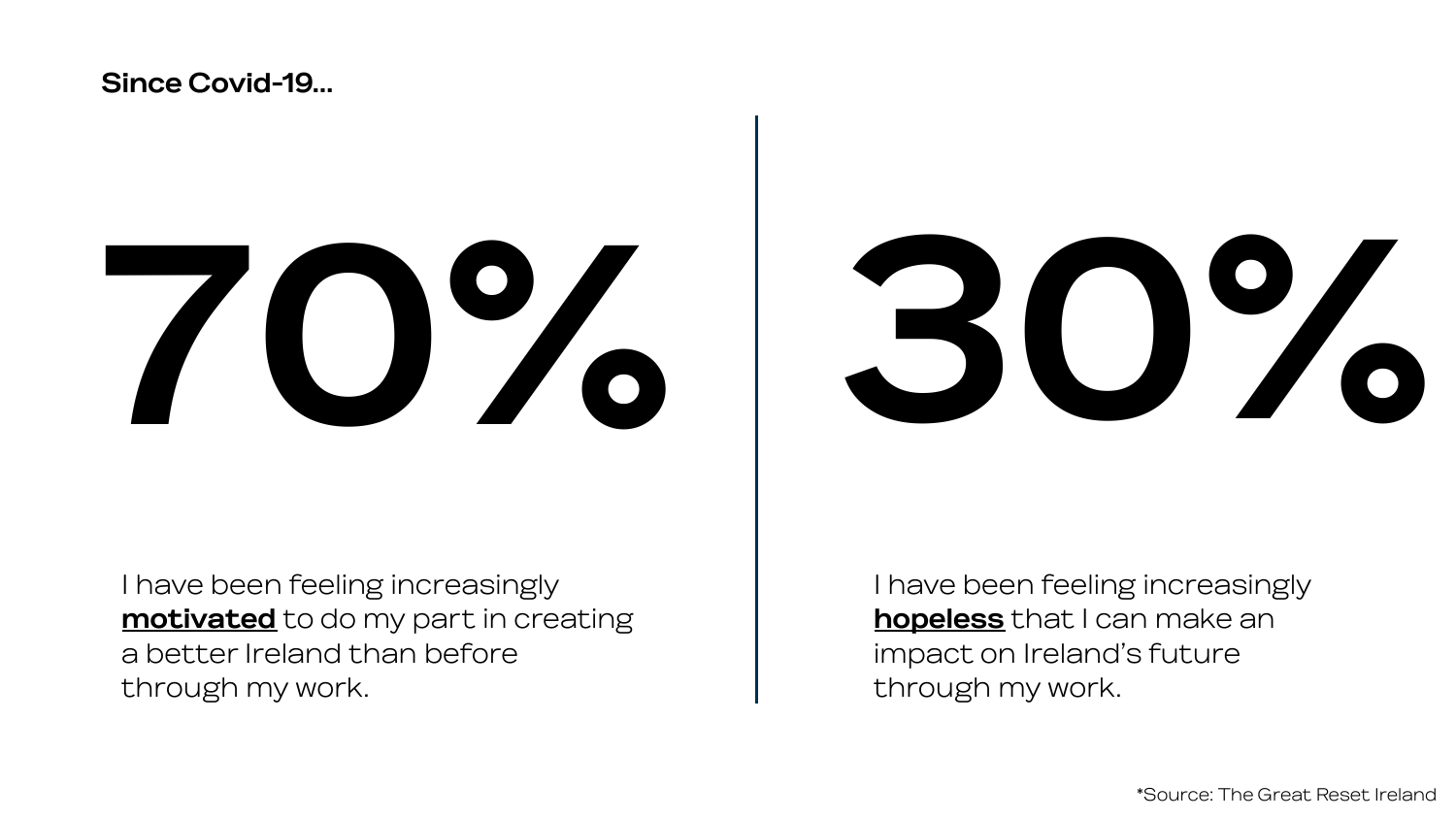

**agree with the statement…**

"The Covid-19 pandemic has positioned business for a Great Reset that puts people and the planet's needs first."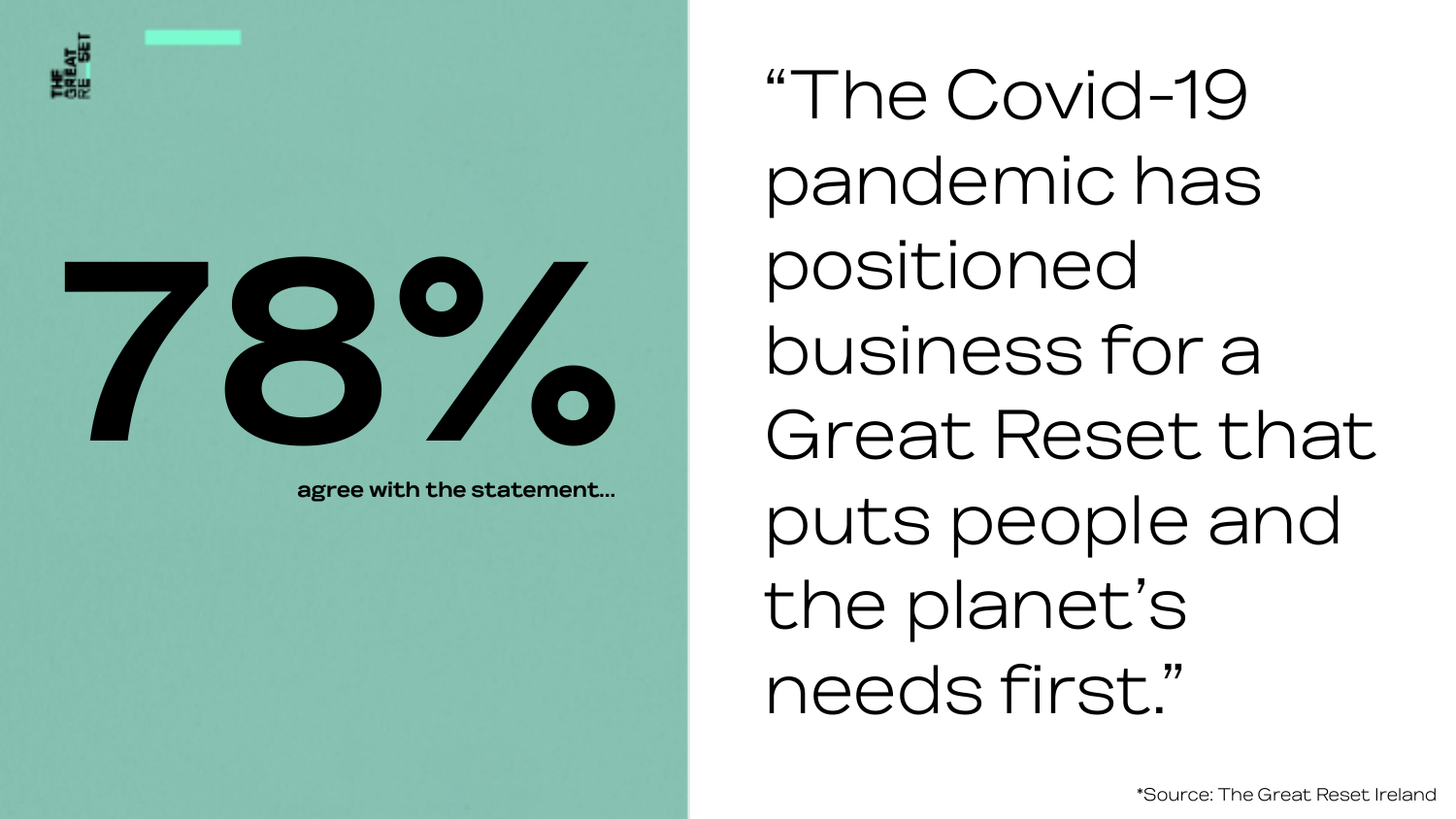

## **Why?**

**Please cite your reasons…**

r r

 Lockdown has shown us that we can live more sustainably with less transport, movement and travelling. We have no reason not to do this in the future to help the planet.

Covid 19 and the environment are inextricably linked--the more you feck around with the planet the more pandemics we can expect.

The planet is dying. Lockdown has proven we can live differently. The advertising industry is responsible for overconsumption.

Despite the upset of the pandemic, in general society appeared to enjoy the slower pace, the increased visibility of nature and opportunity to focus on their local town/ village economy

Covid has opened up our eyes to the unnecessary excesses in our lives



\*Source: The Great Reset Ireland